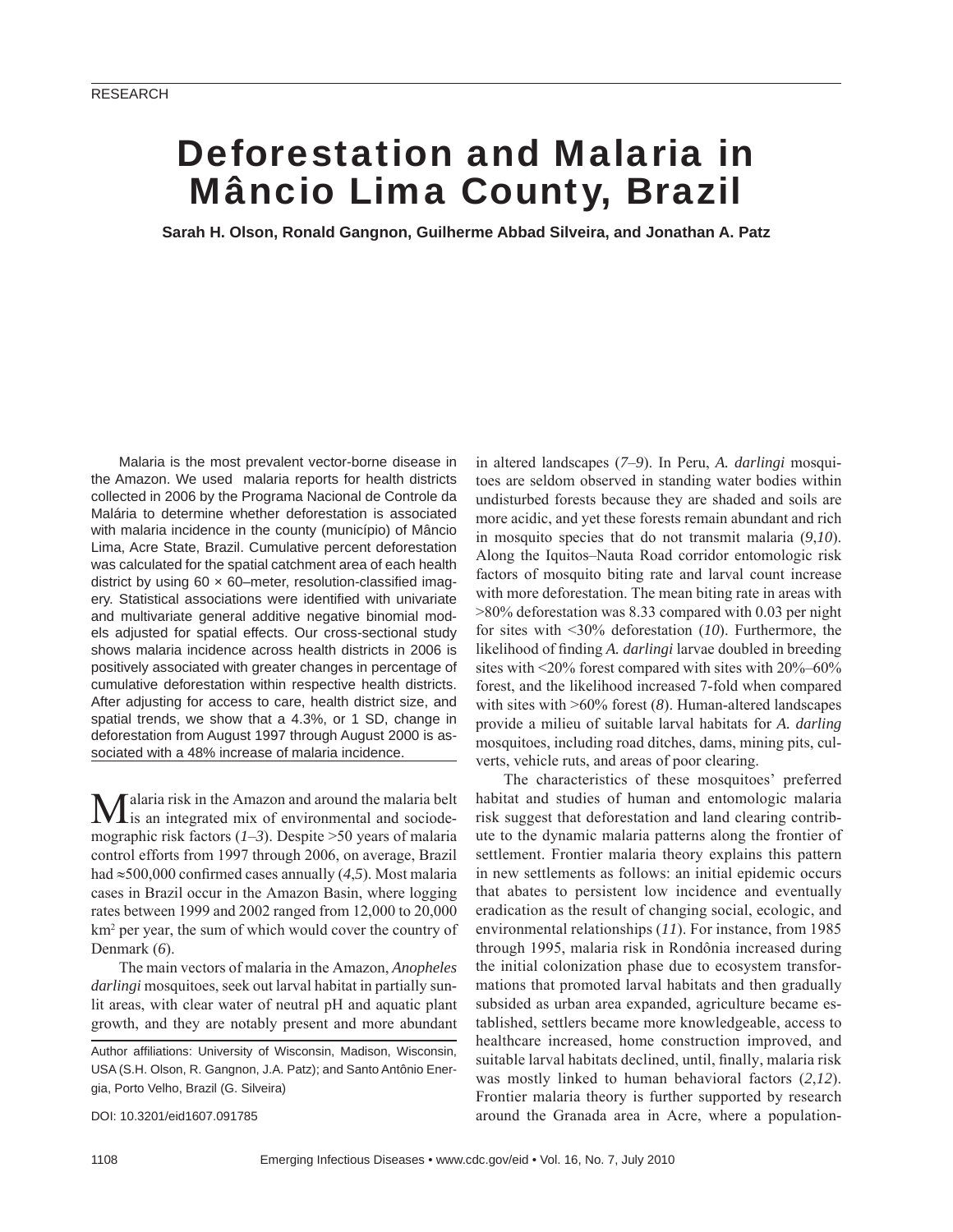based cohort study found land clearing activities and <5 years of residence associated with higher probability of PCR-confirmed malaria morbidity (13).

In this 2006 cross-sectional study, we examined the association of deforestation, socioeconomic and demographic factors, and malaria at the level of health districts (*localidades*) using a uniform surveillance tool implemented in 2003 by the Brazilian Ministry of Health's Programa Nacional de Controle da Malária (PNCM). This nationally standardized system covers 5.1 million km<sup>2</sup> of the malaria belt and reports monthly malaria statistics for >7,000 health districts. The surveillance system uses a 40-item questionnaire that includes items concerning patient demographics, diagnosis, and area of residence (*14*). The spatial, temporal, and overall quality of this surveillance program, combined with spatial mapping, presents an opportunity to identify ecologic risk factors within an extensive existing surveillance network. Our hypothesis was that deforestation is positively associated with higher malaria risk in health districts in Mâncio Lima, Acre State, Brazil (Figures 1, 2). We also examined the association of 2006 malaria incidence with socioeconomic and demographic factors, including age, access to care, method of surveillance, sex, and malaria type.

#### **Materials and Methods**

#### **Study Area**

Mâncio Lima  $(4,672 \text{ km}^2)$  is situated in Acre State and is the westernmost county in Brazil, sharing a border with Peru to the west and Amazonas State to the north. Between 2000 and 2008, the population of the county increased 30% from 11,095 to 14,387. The county has 4% more men than women and a mixture of rural (48%) and urban (52%) households (*15*). The 67% of the territory that is considered uninhabited is made up of the Nukini and Poyanawa Indigenous Reserves and a portion of the Serra do Divisor National Park. The rural economy is based on agriculture and manioc flour production, and no areas have been licensed for mining exploration (*16*–*18*). Mâncio Lima has an average 4–30 cm monthly precipitation range and 19°C–32°C average monthly temperature range (*19*). The city of Mâncio Lima, which is the administrative and main population center, is connected by highway to Curzeiro do Sul, 24 km to the east. In 2006, Cruzeiro do Sul and Mâncio Lima ranked second and fourth highest, respectively, for malaria risk, and combined they reported 12.5% of all malaria cases in Brazil (*20*).

# **Health Data**

Since 2003, PNCM has practiced a malaria control strategy that reports all suspected malaria cases, identified from both slide-confirmed passive and active surveillance,



Figure 1. Mâncio Lima, the westernmost county in Brazil. The 2006 malaria incidence (cases/person) is mapped according to health districts ( $n = 54$ ).

for local health districts, which are often points of care. For each case, the survey tool records date, age (<10 years), sex, whether or not care was received within 48 hours of symptom onset, malaria type (*Plasmodium vivax* or *P. falciparum*; we classified mixed infections as falciparum), and method of surveillance (passive or active). In addition, the malaria case report form includes voluntary questions on education level and occupation type (*14*). We screened for patients who were residents of the health district in which they sought treatment and extracted monthly and



Figure 2. Deforestation trends in Mâncio Lima, Brazil, based on PRODES (Programa de Cálculo do Deflorestamento da Amazônia)  $60 \times 60$ -meter classified satellite imagery. The health districts are outlined in black. Baseline deforestation that occurred in 1997 is orange, deforestation that occurred between 1997 and 2006 is light brown, nonforested land is blue, and forested land is green.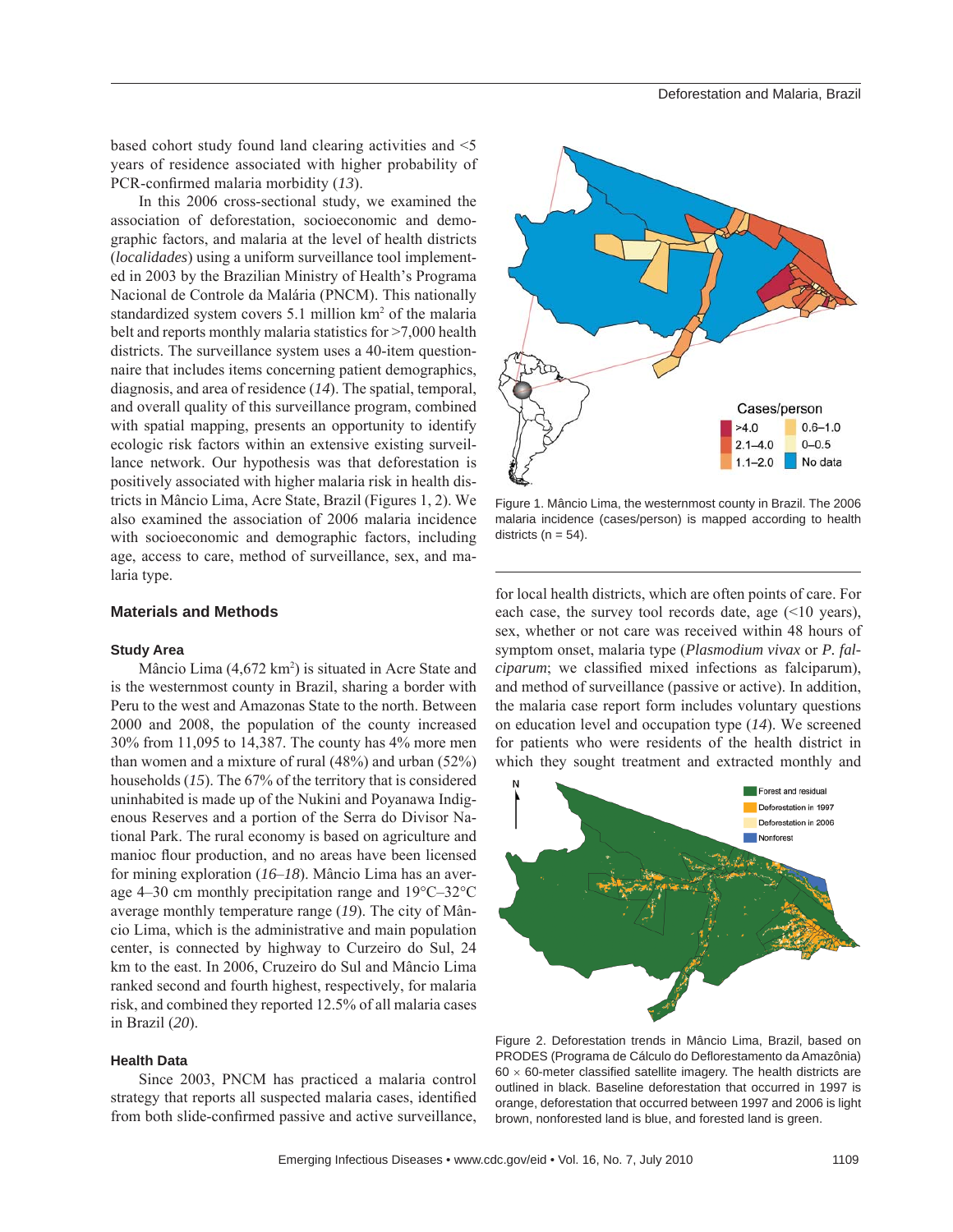# RESEARCH

annual percentages of these records from the Information System of Epidemiologic Surveillance of Malaria (SIVEP MALÁRIA) for the county of Mâncio Lima using Tableau 4.0 (www.tableausoftware.com) and Excel version 11.3 (Microsoft Corp., Redmond, WA, USA).

### **Remote Sensing**

In 2006, health district boundaries in Mâncio Lima were initially drawn by health district field staff and then mapped in real time with a GPS Garmin 12XL (Garmin International, Inc., Olathe, KS, USA). Then Track Maker 13.0 (www.gpstm.com) and ArcView 3.2 (www.esri.com) software were used to convert the paths into 54 health district polygons, and the population of each health district was enumerated. Next, the geographic data of each health district was linked to SIVEP MALÁRIA data. The uninhabited portion of the county, including the indigenous reserves and the national park, was divided into 3 geographic areas and excluded from data analysis (*21*).

Classified deforestation estimates at  $60 \times 60$ –meter resolution from 1997, and 2000 through 2006 were downloaded from the Programa de Cálcudo do Deflorestamento da Amazônia (PRODES) in the National Institute for Space Research (*22*) (Figure 2). PRODES processes photographic images and Landsat imagery acquired at  $30 \times 30$ –meter resolution and is considered the gold standard reference for spatial deforestation data  $(23,24)$ . The classification of deforestation in PRODES is cumulative; once a unit is deforested, it does not revert back to forest (*25*). Subsequently, in our analysis, we do not consider the effects of regrowth. ArcMap version 9.3 (www.esri.com) was used to calculate the health district geometric center and the amount of deforestation observed in 1997 and during 2000–2006.

#### **Analysis and Modeling**

Summary statistics of variables from the SIVEP-MALÂRIA database for 2006 and deforestation data were calculated and mapped according to the geographic boundaries of the health districts. Numbers of malaria cases in 2006 for each health district were modeled by using a negative binomial (overdispersed Poisson) generalized additive regression model with a log-link function. For each health district, (log) census population for 2006 was included in the model as an offset term. Geographic location (latitude/ longitude) was included in all models as a penalized 2-dimensional thin plate regression spline with smoothing parameter chosen by generalized cross-validation (*26*). Initial models considered deforestation and social or demographic variables to the above model individually.

A multivariable model was constructed in a stepwise fashion based on optimizing Akaike information criterion (AIC) (*27*). As before, the dependent variable was the number of malaria cases in 2006 for each health district and (log) census population for 2006 was included as an offset term. Deforestation variables of interest included absolute deforestation in 1997, absolute deforestation in 2006, percentage of deforestation in 1997, percentage of deforestation in 2006, and percentage change in deforestation during 1997–2006, 1997–2005, 1997–2004, 1997–2003, 1997– 2002, 1997–2001, 1997–2000, 2001–2006, 2002–2006, 2003–2006, 2004–2006, and 2005–2006. Percentage of deforestation change was calculated by obtaining the percentage difference of deforestation in each health district between 2 time points. Social and demographic risk factors included percentage of malaria cases detected through active surveillance, percentage of malaria patients who received access to care in <48 hours of symptom onset, percentage of malaria patients <10 years of age, percentage of malaria patients who are male, and percentage of falciparum malaria cases. Interactions between variables selected as main effects in the stepwise model were also considered. Relative risks are presented for  $a \pm 1$  SD change in the risk factor. Residual spatial autocorrelation was assessed by using Moran I with  $k = 4$  distance-based neighbors. A 2-sided p value of 0.05 was considered to be statistically significant. Maps, statistical analysis, and figures were completed in R version 2.9.2 and Adobe Illustrator version 10.0.3 (www. adobe.com) (*28*).

#### **Results**

Fifty-four health districts occupy 27% (1,270/ 4,760 km<sup>2</sup>) of Mâncio Lima and spatially reflect the population settlements along 2 dominant river channels and in the urban zone around the city of Mâncio Lima. In 2006, the health districts reported a total of 15,437 slide-confirmed malaria cases, a mixture of both falciparum (41%) and vivax (59%) malaria. Most malaria patients across health districts were males  $(56\%) > 10$  years of age  $(72\%)$ ; the cases were identified by active surveillance  $(65%)$ , and the patients received access to care within 48 hours of symptom onset (71%). The average incidence rate of the malaria epidemic was 1.16 cases/person, but within individual districts, the incidence was 0.4–12 cases/person (Figures 1, 3). We were unable to analyze answers to categorical questions on the education level and activities of case-patient activities within the previous 2 weeks because the response rates were insufficient. Choropleth maps depicting population distribution, access to care, malaria incidence, and percentage of deforestation change during 1996–2006 are shown in Figure 4.

Baseline deforestation in 1997 was concentrated within and near the city of Mâncio Lima, with varying degrees of deforestation found in the health districts along the river ways. The most deforestation change between 1997 and 2006 was located just west and south of the city. Over this period, percentage of deforestation in health districts increased, on average, 6.6%–26%. The SD of this increase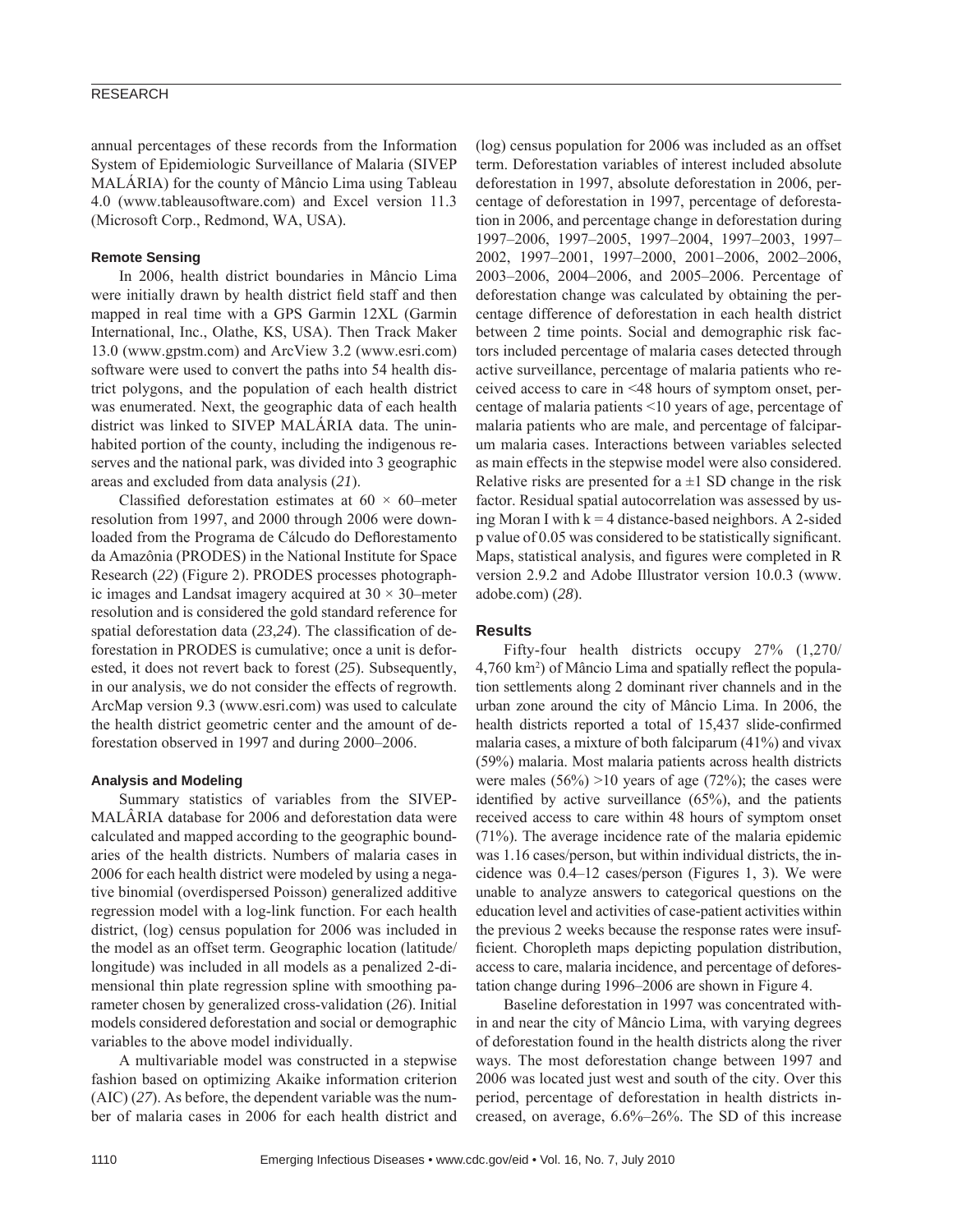

Figure 3. Box-and-whisker plots of slide-confirmed malaria cases on a logarithmic scale by health districts in Mâncio Lima, Brazil, 2003–2008. Error bars indicate interquartile ranges, and thick horizontal bars indicate the median.

is 5.9% (Table). Notably, a large wetland area northeast of the city limited the amount of land clearing taking place in that area (Figures 2,4).

The univariate analysis adjusts for variability between the health districts, and spatial trend. We show the influence of ecologic deforestation and social demographic risk factors on malaria incidence. Percentage of deforestation during 1997–2000 is the factor most predictive of malaria risk in the health districts on the basis of model AIC. Health districts that deforested  $4.3\%$  ( $\pm 1$  SD) from 1997 to 2000 are associated with 1.33 (95% confidence interval [CI] 1.12–1.58) increase in malaria risk. Historic baseline deforestation in 1997 is not significant, but malaria risk and percentage deforestation from 1997–2002, 1997–2001, and 1997–2000 are significant and positively correlated. More recent percentage deforestation changes from 2001 through 2006 are not associated with malaria risk, along with 1997 and 2000–2006 measures of absolute deforestation and cumulative percent deforestation (Table).

Although these results were not quite significant in the univariate analysis, the risk of malaria is 1.27 (95% CI 0.97–1.66) when active surveillance increases by 19% within a health district. Malaria risk is 1.18 (95% CI 0.87–  $1.59$ ) when  $14\%$  of more cases obtain care within the first 48 hours of symptoms. The spatial size of health districts is also nearly significant as the relative malaria risk is 1.20  $(95\% \text{ CI } 0.97-1.48)$  for a 32 km<sup>2</sup> increase in health district size. Associations with malaria risk based on age, sex, or malaria type are not significant (Table).

The multivariate analysis shows a 4.3% increase in the percentage of deforestation between 1997 and 2000 is associated with a malaria risk of 1.48 (95% CI 1.26–1.75) after access to care and the spatial area of the health districts are adjusted for (Table). Figure 5 shows the interaction and



Figure 4. Cloropleth maps of selected malaria risk factors for health districts in Mâncio Lima, Brazil. A) Resident population in health districts in 2006. B) Percentage of slide-confirmed malaria cases receiving access to care within the first 48 hours of symptom onset in 2006. C) Percentage of 1997 deforestation in each of the health districts calculated from  $60 \times 60$ -meter resolution classified PRODES data. D) Cumulative percentage change in deforestation by health district from 1997 to 2006. Uninhabited areas are excluded from the analysis.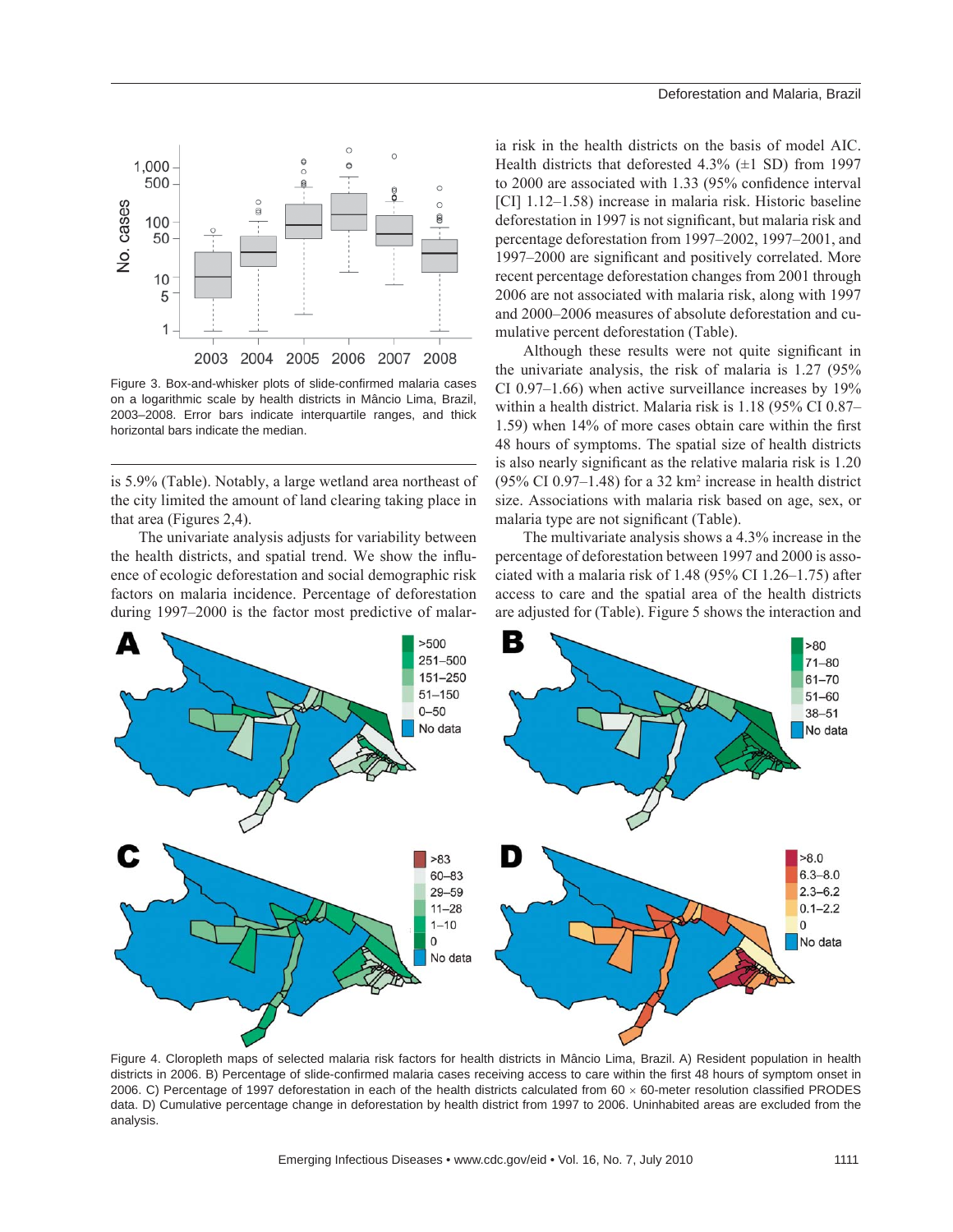# RESEARCH

| $\frac{1}{2}$             |                              |      |                      |               |            |                        |               |
|---------------------------|------------------------------|------|----------------------|---------------|------------|------------------------|---------------|
|                           | 2006 health district summary |      | Univariate analysis† |               |            | Multivariate analysist |               |
| Variable                  | Mean                         | SD   | <b>RR</b>            | 95% CI        | <b>AIC</b> | <b>RR</b>              | 95% CI        |
| Ecologic                  |                              |      |                      |               |            |                        |               |
| Deforested in 1997, %     | 40.2                         | 32.5 | 0.84                 | $0.64 - 1.09$ | 671.1      |                        |               |
| Deforested 1997-2002. %   | 3.2                          | 4.3  | 1.31                 | $1.11 - 1.56$ | 664.0      |                        |               |
| Deforested 1997-2001, %   | 2.7                          | 4.2  | 1.32                 | $1.11 - 1.57$ | 663.8      |                        |               |
| Deforested 1997-2000, %   | 2.3                          | 4.3  | 1.33                 | $1.12 - 1.58$ | 663.6      | 1.48                   | $1.26 - 1.75$ |
| Deforested 2001-2006, %   | 3.4                          | 3.6  | 1.03                 | $0.85 - 1.23$ | 672.7      |                        |               |
| Social demographic        |                              |      |                      |               |            |                        |               |
| Active surveillance, %    | 64.9                         | 19.3 | 1.27                 | $0.97 - 1.65$ | 669.6      |                        |               |
| Access to care <48 h, %   | 70.6                         | 13.5 | 1.18                 | $0.87 - 1.59$ | 671.4      | 0.92                   | $0.72 - 1.17$ |
| Case-patients $<$ 10 y, % | 27.6                         | 9.3  | 1.18                 | $0.94 - 1.46$ | 669.9      |                        |               |
| Case-patients, male, %    | 55.9                         | 7.8  | 1.07                 | $0.88 - 1.31$ | 672.1      |                        |               |
| Falciparum cases, %       | 41.3                         | 10.1 | 1.11                 | $0.87 - 1.41$ | 671.0      |                        |               |
| Spatial                   |                              |      |                      |               |            |                        |               |
| Area, $km2$               | 23.9                         | 33   | 1.20                 | $0.99 - 1.46$ | 669.1      | 1.26                   | $1.06 - 1.49$ |
| Interaction‡              |                              |      |                      |               |            | 1.20                   | $1.05 - 1.39$ |

Table. Influence of ecologic deforestation and social demographic risk factors on malaria incidence in health districts, Mâncio Lima County, Brazil, 1997–2006\*

\*Summary statistics of variables, relative risks (RR), and 95% confidence intervals (CIs) for the univariate and multivariate negative binomial generalized additive models with integrated smoothness estimation of spatial correlation. The SD is used as the unit of analysis for all risk factors and the Akaike information criterion (AIC) values for the univariate models are shown. The AIC for the multivariate model is 655.9. †Models adjusted for spatial trend

‡Area × access to care.

joint relative risk of percentage access to care and the spatial area on malaria incidence within each health district adjusted for percentage deforestation from 1997 through 2000. In Mâncio Lima, malaria risk decreases as the percentage of access to healthcare increases for health districts  $\leq$ 23.9 km<sup>2</sup> (mean value). The pattern of relative risk in health districts of larger size is less clear, due to a shortage of observations. A map of the model residuals did not show



Figure 5. Joint relative risk plot of access to care and health district spatial area, Mâncio Lima, Brazil. Contour lines indicate the joint relative risk for standard deviation changes in percentage access to care and health district spatial area. Open circles are the observed percentage access to care and health district spatial area size data pairs for the 54 health districts. The contour line increment of relative risk is 0.2, increasing with the shading from red to white.

any spatial trends; the global spatial autocorrelation of the residuals based on Moran's I is  $-0.12$  and not significant (p  $= 0.90$ ) (Figure 6).

# **Discussion**

We based our investigation of environmental and sociodemographic malaria risk factors on an existing surveillance system and estimated the relative risk for these factors at the health district level. Malaria surveillance in Brazil is unprecedented in scale and uniformity. Focusing on 1 county linked to global information systems health district level data, we report the characteristics of the health districts, map the distribution of risk factors, and find significant associations between deforestation and malaria incidence. Adjusting for population, access to care, and district size, we found that malaria risk increased  $\approx$ 50% in health districts when 4% of the area underwent deforestation in 1997–2000.

Our approach shows the relative associations of malaria incidence and deforestation patterns across space, rather than a trend of malaria incidence and deforestation across time. The model assumes annual regional variability in temporal risk factors, such as climate and intervention measures, was uniform for the 2006 observations. We examined measures of deforestation before 2006 to model the pattern of malaria observed in 2006. However, given the cross sectional design, the association of malaria incidence to prior deforestation does not necessarily imply a causal trajectory of increased deforestation and elevated malaria incidence.

We found that the univariate models predict that a higher malaria risk is associated with more active sur-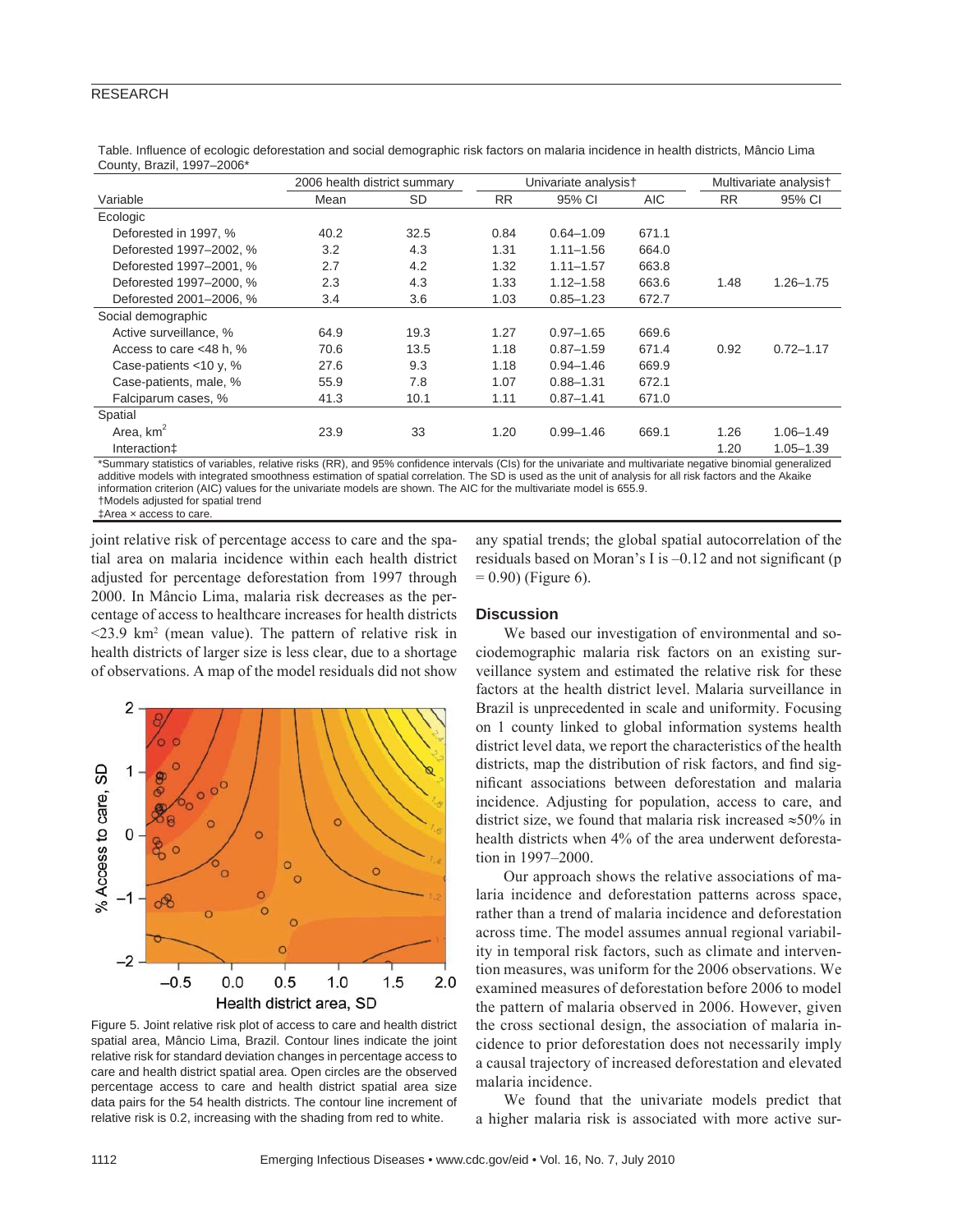veillance and access to care. This seems counterintuitive, as active surveillance generally identifies cases quickly, which leads to faster treatment and lower disease risk, and access to care is a variable reliably associated with lower disease rates. For example, in the Indian state of Assam, malaria incidence is consistently lower in villages within 5 km of healthcare facilities (*29*). The univariate relative risks suggest that increased active surveillance and access to healthcare during the epidemic led to the identification of cases that normally would have gone unreported. The significant interaction of health district size and access to care improved the performance of the multivariate model for percentage of deforestation from 1997 through 2000, health district size, and access to care. The interaction and joint relative risk show that increased surveillance in health districts <23 km<sup>2</sup> is protective against malaria risk, after adjusting for percentage of deforestation.

The landscape establishes local ecology and biodiversity, and our results confirm that cleared land is associated with a higher malaria risk. This association has been identified in previous research, but here we link the ecologic observations of the habitat preference of *A. darlingi* mosquitoes for deforested areas to an existing malaria surveillance program. Moreover, we found that human malaria risk is specifically associated with deforestation  $5-10$  years previously. We did not find an association with deforestation before or after that time frame. These findings seem to agree with other research that observed that shrub land cover, which develops 5 years after deforestation and becomes classified as secondary growth  $\approx$ 15 years after deforestation, has significantly greater abundance of *A. darlingi* larvae than does forested land (*8*). Together these findings suggest that entomologic risk is based on the fate of cleared land.

The study is limited by several factors. The malaria data are based on annual percentage measures derived from the PNCM malaria surveillance questionnaire. Each health district was the unit of analysis, so we were unable to adjust for risk factors at the individual case level. The categorical data structure was restrictive and there was insufficient reporting on voluntary portions of the survey that limited our ability to adjust for socioeconomic drivers. The frequency of double reporting is unknown, but we have filtered the data for only those patients who reported living within the health district where they sought treatment. Temperature is nearly always suitable for malaria transmission in the Amazon Basin, but any variability of rainfall and hydrologic characteristics in Mâncio Lima may also be a confounding factor (*30*).

Another consideration is the absence of current immigration information, but several observations suggest that migration is an unlikely factor in explaining malaria patterning in this study site. In 2006 there were a total of



Figure 6. Multivariate model residual map, Mâncio Lima, Brazil.

750,000 emigrants living in the Northern Region, which encompasses the states of Acre, Amazonas, Anapá, Roraima, Rondônia, Pará, and Tocantins. This represents just 4% of all emigrants to new regions within Brazil based on place of birth. More locally in 2000, Máncio Lima recorded an influx of just 29 emigrants  $\geq$ 5 years of age since 1995 from areas outside of Acre, or just 0.2% of all migration to Acre (*15*). These trends suggest that a minimal amount of migration to Mâncio Lima occurred before 2006.

The emerging local aquaculture industry is an important concern that might also be correlated with the deforestation patterns in health districts. Pond, wells, or fish farms  $>50$  m in circumference significantly increase the abundance of *A. darlingi* larvae (*9*). Mâncio Lima's aquaculture production has been growing since this association was established in 2003. The ponds ranged size from 5 ha to 175 ha, and the April 2007 harvest yielded 30,000 kg of fish, valued at R\$216,000 or US\$106,000 (31). Taking the 2007 harvest at a yield obtained in the neighboring state of Amazônia of ≈70 kg/ha/year, suggests that ≈430 ha of aquaculture existed in Mâncio Lima in 2006 (*32*). Fish farms are often located in degraded and deforested lands, yet this practice maybe leading to more mosquito larval habitat and higher malaria incidence. Further investigation is needed to differentiate deforestation from the effects of fish farming.

Our models assume that environmental exposures occurred in the health district in which a patient claims residency. If persons slept and worked in different areas, we could not directly associate exposure with environmental variables within the health district. However, the diurnal biting pattern of *A. darling* mosquitoes, which generally peaks in the evening and sometimes in the early morning, means most exposure will occur near the home (*7*,*10*,*33*). Additionally, we were not able to adjust for the presence or absence of the agent, plasmodium sporozoites, yet the county was saturated with malaria at the peak of an epi-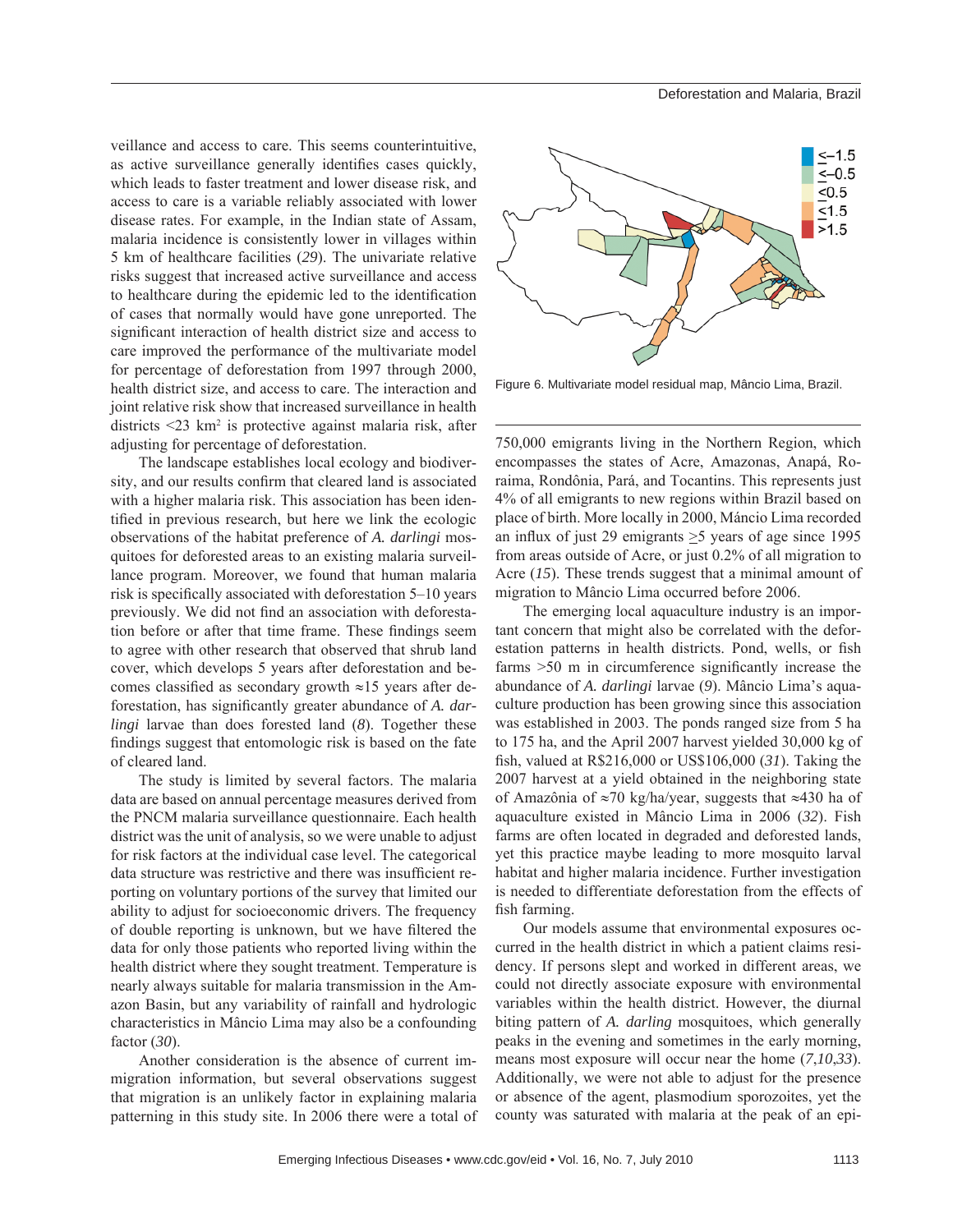# RESEARCH

demic, which increased the probability of widespread malaria exposure. In a scenario in which *A. darlingi* mosquitoes are very abundant but the parasite is absent, once the malaria sporozoite is introduced, malaria should spread.

We showed how the framework of health districts can link landscape and disease risk, but the overall generalizability of our findings is limited. In the Amazon, patterns of malaria risk factors are known to change from 1 community to the next. We found that age and sex were not associated with malaria risk in Mâncio Lima, yet men carry double the risk of women in some communities, and in others, gold miners have a risk 3 times higher than that of urban residents (*34*). Another community has no agespecific, occupational, or gender risks, but activities such as strolling outdoors after 6:00 PM and waking before 6:00 AM for adults, and attending church services in the evening for children are significantly associated with malaria risk (35). Beyond the Amazon, evidence has shown that mosquito survival can depend on slight variations in temperatures, humidity, and sunlight as a result of deforestation (*36*,*37*). Even though eradication of malaria is a reemerging priority of the global health community, no spatially standardized approach has been developed that can monitor patterns of malaria at the clinic or treatment unit (*38*).

At present, policy makers and epidemiologists continue to speculate about the regional and local variation of malaria and malaria risk factors. But policy makers also know that, "policies are sometimes applied more broadly than appropriate to large regions when it may actually only be relevant to a particular setting within the region … (and) policies often need to be specific to be useful" (38, p. 95). Currently, beyond our findings in Mâncio Lima and a few isolated studies, the ultimate relationship and geographic extent of the malaria incidence and deforestation process are unknown.

Our findings illustrate the importance of relative deforestation between health districts in the county of Mâncio Lima, but they do not necessarily explain the overall intensity of the 2006 epidemic (Figure 3). The epidemic is likely a result of a combination of forces with deforestation (and perhaps aquaculture) creating the landscape conditions more suitable to *A. darlingi* mosquitoes. The extensive drought of 2005 may also have contributed to higher mosquito populations and malaria risk (*39*). This conclusion is supported by studies of El Niño events, caused by warming sea surface temperatures, which decreased precipitation in the region and are associated with higher malaria incidence the following year in Venezuela and Guyana (*40*). Here we show that deforestation significantly affects malaria risk, which suggests that land use measures may be 1 method to employ in malaria control.

In summary, we show that focused monitoring and high resolution spatial mapping of health districts can identify ecologic associations between malaria incidence and deforestation. Other human health and ecology linkages may be discernable with similar high resolution and spatially explicit data.

#### **Acknowledgments**

We extend our warm thanks for the comments and suggestions made by anonymous reviewers and for data shared by Eduardo Marques Macário.

This study was supported by the National Aeronautics and Space Administration Large-Scale Biosphere-Atmosphere Experiment in Amazonia program. An IRB research exemption was requested and received from the University of Wisconsin-Madison.

Dr Olson recently completed a joint PhD from the University of Wisconsin–Madison in population health from the School of Medicine and Population Health and in environment and resources from the Nelson Institute. Her research addresses regional landscape and climate links in the ecology of vector-borne infectious diseases.

#### **References**

- 1. Gurgel HdC. Malaria and environmental dynamics in the state of Roraima, Brazil [in French]: University of Paris X Nanterre; 2006.
- 2. de Castro MC, Monte-Mór RL, Sawyer D, Singer BH. Malaria risk on the Amazon frontier. Proc Natl Acad Sci U S A. 2006;103:2452–7. DOI: 10.1073/pnas.0510576103
- Packard RM. The making of a tropical disease: a short history of malaria. Baltimore, Md.: Johns Hopkins University Press; 2007.
- 4. Ministry of Health, Brazil. Situation of malaria epidemiology in Brazil in 2007 [in Portuguese]. Brasilia (Brazil): Ministry of Health; 2008.
- 5. Silveira AC, de Rezende DF. Evaluation of the overall integrated control of malaria in Brazil [in Portuguese]. Brasilia (Brazil): Pan American Health Organization; 2001.
- 6. Asner GP, Knapp DE, Broadbent EN, Oliveira PJC, Keller M, Silva JN. Selective logging in the Brazilian Amazon. Science. 2005;310:480–2. DOI: 10.1126/science.1118051
- 7. Charlwood JD. Biological variation in *Anopheles darlingi* Root. Mem Inst Oswaldo Cruz. 1996;91:391–8.
- 8. Vittor AY, Pan W, Gilman RH, Tielsch J, Glass G, Shields T, et al. Linking deforestation to malaria in the Amazon: characterization of the breeding habitat of the principal malaria vector, *Anopheles darlingi*. Am J Trop Med Hyg. 2009;81:5–12.
- 9. Tadei WP, Thatcher BD, Santos JM, Scarpassa VM, Rodrigues IB, Rafael MS. Ecologic observations on anopheline vectors of malaria in the Brazilian Amazon. Am J Trop Med Hyg. 1998;59:325–35.
- 10. Vittor AY, Gilman RH, Tielsch J, Glass G, Shields T, Lozano WS, et al. The effect of deforestation on the human-biting rate of *Anopheles darlingi*, the primary vector of falciparum malaria in the Peruvian Amazon. Am J Trop Med Hyg. 2006;74:3–11.
- 11. Sawyer D. Frontier malaria in the Amazon region of Brazil: types of malaria situations and some implications for control. Brasilia (Brazil): Pan American Health Organization/World Health Organization/ The Special Programme for Research Training in Tropical Diseases; 1988.
- 12. Singer BH, De Castro MC. Agricultural colonization and malaria on the Amazon frontier. Population Health and Aging. New York: New York Academy of Sciences; 2001. p. 184–222.